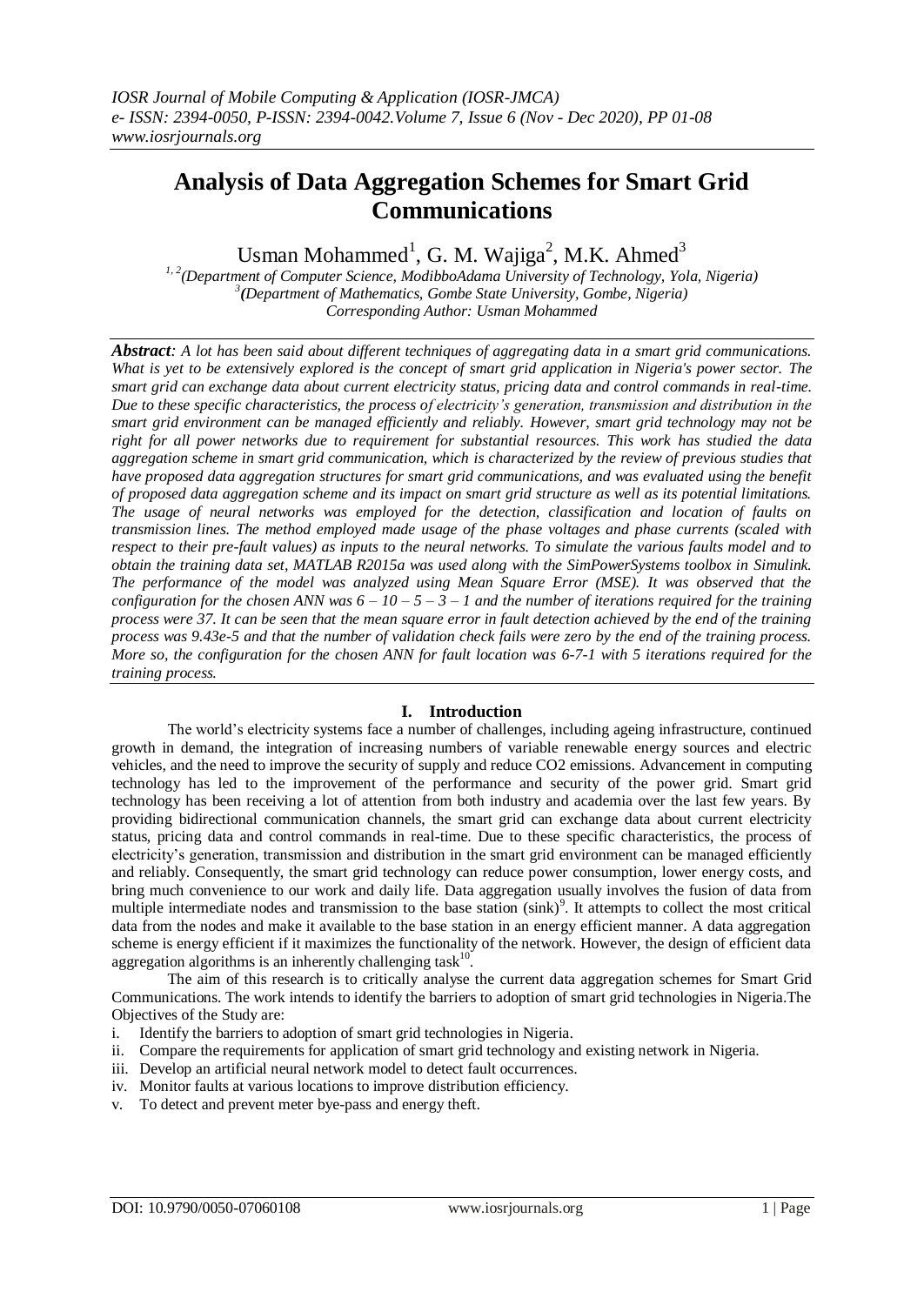# **II. Related Works**

Several data aggregation paradigms have been proposed within a smart grid environment, while some were implemented, others remain as theoretical inputs in the field of computing. As a result, we are motivated to investigate these schemes and provide a systematic review of the recent studies. Some of these research are; Homogeneous tree aggregation with home gateways that was proposed by which enables a resident to send a service request to nearby homes under the identity and the location privacy. It involved the proximity score calculation and communication phase of users. The major advantage of this scheme is its efficiency in service rate and obtained bandwidth. However, Insider attacks are not considered. Similarly, Grid aggregation within home area network (HAN) was proposed by <sup>5</sup> with emphasis on data privacy and security which involved an aggregator, users, and an off-line trusted third party. The major advantage of this scheme is the fact that it is efficient in terms of aggregation and batch verification, and also in ensuring data integrity. However, Energy cost, Identity privacy and location privacy are not considered. Also, Data aggregation with a key management centre (KMC) was proposed by  $11$  to achieve privacy of users (residential users). The major goal is providing error-detection, and fault tolerance using a secret key or certificate to carry out the authentication. The major advantages of this scheme include; Accuracy of aggregation, efficient in communication and computation overheads. Another approach by <sup>1</sup> presented a Multi-agent System platform that will allow agents to detect and report fault in Power Distribution System (PDS) with the minimum time delay is presented. Multi-agent System Engineering (MaSE) methodology was used to demonstrate how agents will be able to manage the complexity of PDS. The simulation of the framework was done using Java Agent Development Framework (JADE). However, many assumptions needed to understand its implementation.

The table 2.1 shows a summary of the data aggregation paradigms have been proposed by different researchers.

| S/N              | <b>AGGREGATION</b><br><b>SCHEME</b>                                                             | <b>BENEFITS</b>                                                                                          | <b>GRID</b><br><b>IMPACT ON</b><br><b>STRUCTURE</b>                    | <b>LIMITATIONS</b>                                                                                                  |
|------------------|-------------------------------------------------------------------------------------------------|----------------------------------------------------------------------------------------------------------|------------------------------------------------------------------------|---------------------------------------------------------------------------------------------------------------------|
| $\mathbf{1}$ .   | <b>Tree</b><br>Homogeneous<br>aggregation with home<br>gateways: Proposed by 8                  | Efficiency<br>in<br>$\bullet$<br>service rate.<br>$\bullet$<br>Communication<br>between users.           | Improve<br>energy<br>consumption, and latency                          | $\bullet$<br>Time<br>synchronization between<br>the nodes increases.<br>Data<br>$\bullet$<br>confidentiality issue. |
| $\overline{2}$ . | Grid Aggregation within<br>home<br>area<br>network<br>(HAN): Proposed by $5$                    | Efficient<br>batch<br>$\bullet$<br>verification.<br>Ensures<br>data<br>$\bullet$<br>integrity.           | Timely, and accurate meter<br>reading reporting.                       | $\bullet$<br>High<br>energy<br>cost.<br>Identity<br>privacy not considered.                                         |
| $\overline{3}$ . | Chain aggregation with a<br>key management centre<br>(KMC): Proposed by $^{11}$                 | Ensures<br>data<br>$\bullet$<br>accuracy.<br>Dynamic join and<br>$\bullet$<br>leave.                     | Low communication and<br>computation overheads.                        | Difficulty<br>$\bullet$<br>in<br>implementation.<br>Data<br>attacks<br>$\bullet$<br>are not given priority.         |
| $\overline{4}$ . | One-way<br><b>ANOVA</b><br>Aggregation: Proposed by                                             | Guarantees<br>accountability,<br>confidentiality,<br>and integrity                                       | High scalability                                                       | Low resilience to<br>link failures.<br>High overhead to<br>setup/maintain<br>the aggregation<br>structure           |
| 5.               | Cluster aggregators with<br>smart meters: Proposed<br>by $4$                                    | Consider<br>$\bullet$<br>human<br>factor on data.<br>Data security.<br>$\bullet$                         | efficiency<br>Energy<br>and<br>measurement using smart<br>meters.      | No comparison<br>$\bullet$<br>with other schemes.<br>High energy<br>$\bullet$<br>cost.                              |
| 6.               | <b>Private</b><br>stream<br>aggregation: Proposed by                                            | $\bullet$<br>Accurate<br>and<br>timely billing.<br>Enable<br>$\bullet$<br>nearby<br>homes communication. | Distributed access control.<br>Efficient<br>aggregation<br>throughput. | $\bullet$<br>Energy cost is<br>not considered.<br>No comparison<br>$\bullet$<br>with other schemes                  |
| $\overline{7}$ . | <b>Grid Aggregation with</b><br>the advanced metering<br>infrastructure<br>(AMI): Proposed by 6 | Guarantees privacy, integrity,<br>and availability.                                                      | Metering and querying<br>Processes and Settlement<br>process accuracy. | N <sub>0</sub><br>threat<br>model presented.<br>No comparison<br>$\bullet$<br>with other schemes.                   |
| 9.               | Linear<br><b>Aggregation:</b> Proposed by                                                       | Guarantees<br>accountability,<br>and integrity of data                                                   | Resilience in case of node<br>mobility.                                | Low resilience to link<br>failures.                                                                                 |
| 10.              | aggregation<br><b>Variance</b><br>authentication:<br>with<br>Proposed by <sup>3</sup>           | High resilience<br>link<br>to<br>failures.                                                               | Periodic timing<br>$\bullet$<br>strategy.<br>High scalability.         | Low resilience in case of<br>node mobility.                                                                         |

**Table 2.1** Analysis of data aggregation paradigms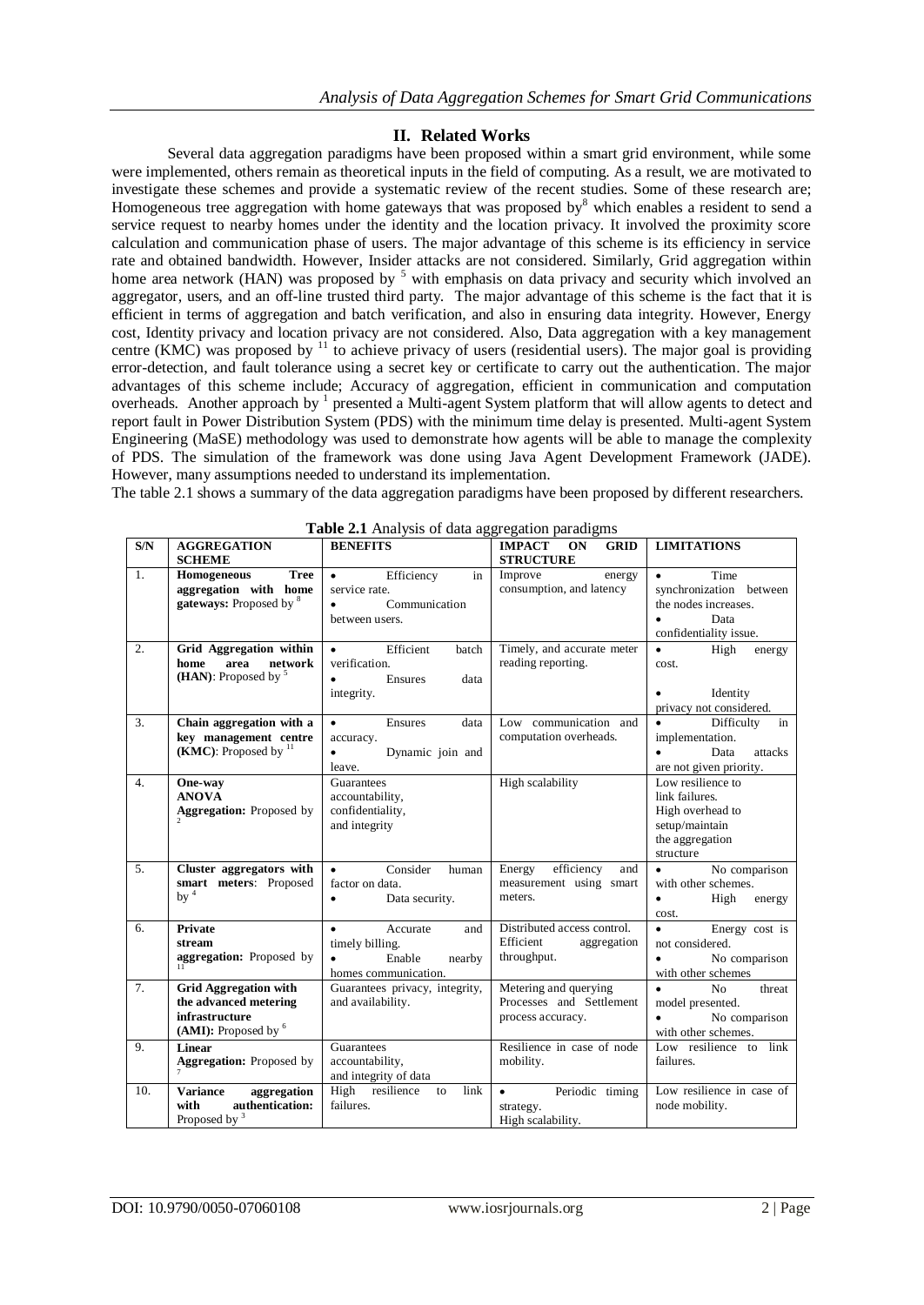# **III. Methodology**

The data collection was carried out to identify the load records including the voltage and current values at the TCN 132/33 kV, Gombe. The data sources include validated summary of suppressed demand data in the fault record, Load participant invoice, daily load MYTO allocation, fault level remedial measure and fault analysis data supplied by the Nigerian Electricity Regulatory Commission (NERC).

After data collection, it has been compiled, in order to receive the required information, such as:

- i. Determination and classification of various faults locations.
- ii. Aggregated load centres and population clusters with high fault rate.
- iii. Shortcomings in existing power supplies and network limitations.

#### **Data Pre-Processing**

Voltage and current waveforms have been generated and were sampled at a frequency of 50 Hertz. The voltage and current samples of all the three phases are noted along with the corresponding pre-fault values. The samples after the occurrence of the fault on the phases are noted and samples before the occurrence of the fault, corresponding to the post-fault sample considered. Once this is done, the inputs to the neural network are the ratios of the voltages and currents in each of the phases before and after the occurrence of fault.

The Table 3.1 shows the voltage and current values that are scaled with respect to their pre-fault values and used as a part of the training set. In Table 3.1, Vx, Vy and Vz are the post fault voltage and current sample values and Va, Vb and Vc are the corresponding pre-fault values as illustrated earlier. The given table depicts the values for all the various types of faults and also during the no fault case. The fault has been simulated on a 10 km long transmission line at a distance of 2 km from the terminal A.

| Case | <b>Fault Type</b>  | $V_x/V_a$ | $V_{\rm v}/V_{\rm b}$ | Vz/Vc | $I_x/I_a$ | $I_{v}/I_{h}$ | $L/L_c$ |
|------|--------------------|-----------|-----------------------|-------|-----------|---------------|---------|
| 1.   | A to Ground        | 0.62      | 0.97                  | 1.04  | 1.68      | 0.50          | 0.87    |
| 2.   | <b>B</b> to Ground | 0.65      | 0.73                  | 0.82  | 0.40      | 5.68          | 1.74    |
| 3.   | C to Ground        | 1.25      | 0.91                  | 0.79  | 1.49      | 4.50          | 1.70    |
| 4.   | A to B             | 0.18      | 0.60                  | 1.00  | 0.81      | 8.71          | 3.24    |
| 5.   | B to C             | 1.00      | 0.55                  | 0.34  | 1.00      | 7.81          | 1.11    |
| 6.   | $C$ to $A$         | 1.15      | 1.00                  | 0.92  | 1.03      | 8.25          | 2.10    |
| 7.   | A, B to Ground     | 0.27      | 0.58                  | 0.90  | 2.16      | 6.81          | 3.47    |
| 8.   | B, C to Ground     | 0.93      | 0.51                  | 0.98  | 0.38      | 5.30          | 1.75    |
| 9.   | A, C to Ground     | 0.31      | 0.43                  | 0.49  | 1.86      | 5.90          | 4.57    |
| 10.  | No Fault           | 1.00      | 1.00                  | 1.00  | 1.00      | 1.00          | 0.99    |

Table 3.1 V/I values with respect to Faults

More so, for each of the three phases, faults have been simulated at every 2 Km on a 10 Km long transmission line. Along with the fault distance, the fault resistance has been varied as mentioned earlier for each of the three phases with each of the different fault resistances as 0.25, 0.5, 0.75, 1, 5, 10, 25 and 50 ohms respectively). In each of these cases, the voltage and current samples for all three phases (scaled with respect to their pre-fault values) are given as inputs to the neural network. The output of the neural network is the distance to the fault from terminal A as shown in the table 3.2;

|                  |                                          | Fault Resistance = $20\Omega$         |                               | Fault Resistance = $60\Omega$         |                               |  |
|------------------|------------------------------------------|---------------------------------------|-------------------------------|---------------------------------------|-------------------------------|--|
| Case             | <b>Fault Type</b>                        | <b>Fault Resistance</b><br><b>(Ω)</b> | <b>Fault Location</b><br>(KM) | <b>Fault Resistance</b><br>$(\Omega)$ | <b>Fault Location</b><br>(KM) |  |
| 1.               | A to Ground                              | 5                                     | 5.49                          | 5                                     | 6.56                          |  |
| 2.               | <b>B</b> to Ground                       | $\tau$                                | 5.58                          |                                       | 5.68                          |  |
| 3.               | C to Ground                              | 10                                    | 7.12                          | 10                                    | 4.50                          |  |
| $\overline{4}$ . | A to B                                   | 11                                    | 7.12                          | 11                                    | 5.15                          |  |
| 5.               | B to C                                   | 12                                    | 7.30                          | 12                                    | 5.40                          |  |
| 6.               | C to A                                   | 14                                    | 7.50                          | 14                                    | 6.20                          |  |
| 7.               | B<br>А.<br>to<br>Ground                  | 16                                    | 8.20                          | 16                                    | 8.50                          |  |
| 8.               | $\mathbf C$<br><b>B.</b><br>to<br>Ground | 18                                    | 9.10                          | 18                                    | 9.20                          |  |
| 9.               | C<br>to<br>А.<br>Ground                  | 20                                    | 9.50                          | 20                                    | 9.50                          |  |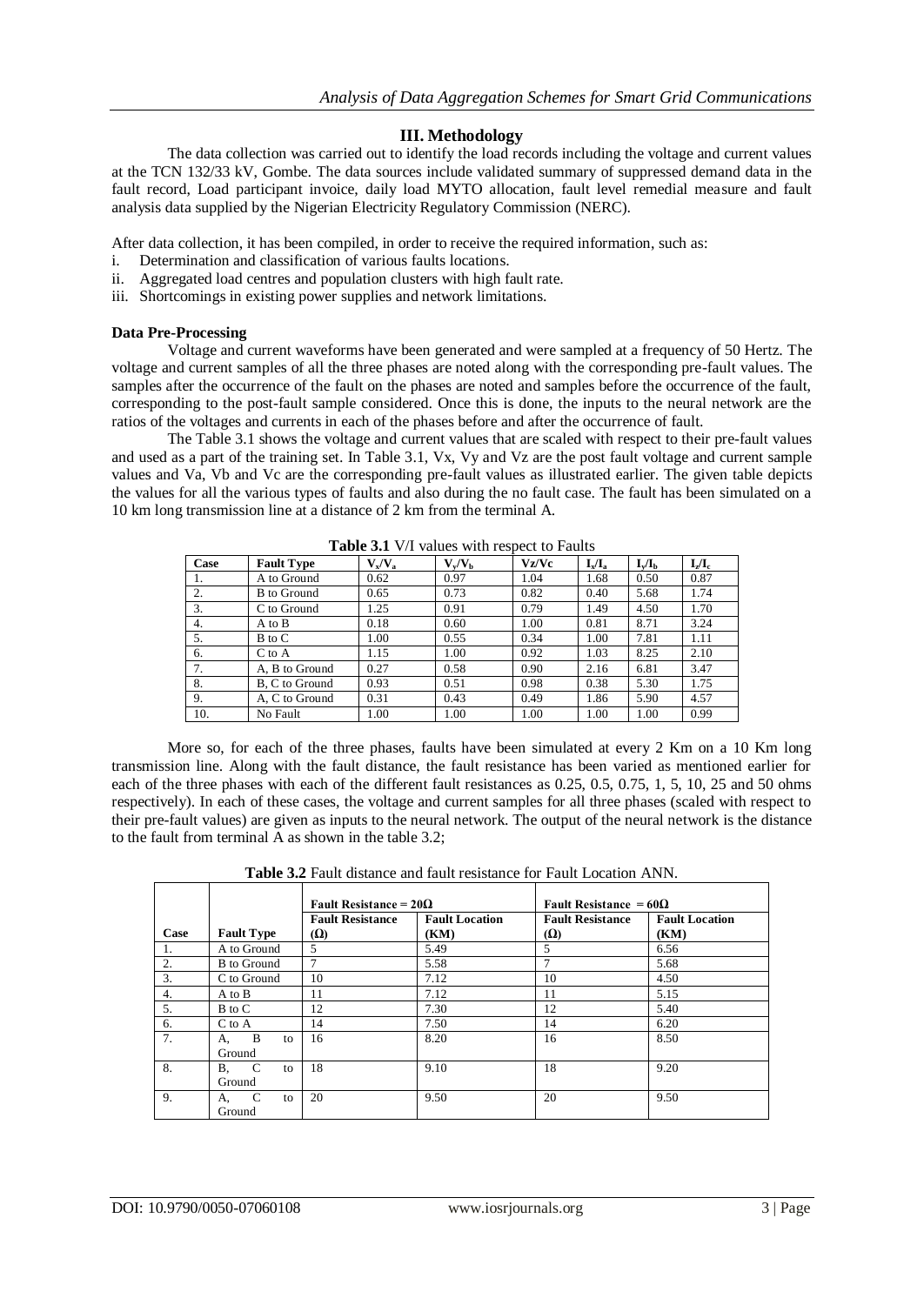## **IV. Programming Language Used**

**MATLAB** (Matrix Laboratory) was chosen to carry out the simulation and analysis of the network and fault detection scheme. MATLAB is a [multi-paradigm](https://en.wikipedia.org/wiki/Multi-paradigm_programming_language) [numerical computing](https://en.wikipedia.org/wiki/Numerical_analysis) environment and [proprietary](https://en.wikipedia.org/wiki/Proprietary_programming_language)  [programming language](https://en.wikipedia.org/wiki/Proprietary_programming_language) developed by [MathWorks.](https://en.wikipedia.org/wiki/MathWorks) The work therefore, employs the use of MATLAB R2015a GUIDE, and Simulink from SimPowerSystem Packages.

#### **The Studied Model Architecture**

The system consist of a three phase source labelled A, B, C with a frequency of 50Hz and 11KV, a three phase breaker with 4 inputs and 3outputs, which is activated by an external source called a relay, and the V-I measurement unit which specify the type of fault and from which phases. The three phase RLC load control the load changes in the transmission line. The three phase fault activate the step function whenever the load changes with respect to step time. The relay has 3 inputs and one output which are compared using a Boolean operator AND, the output goes to the three phase breaker as faults occur. The Figure 3.1shows model of three phase transmission line.



**Figure 3.1** Model of three phase transmission line.

### **V. Results and Discussion**

#### **Evaluating the Performance of the Network**

In the first stage which is the fault detection phase, the network takes in six inputs at a time, which are the voltages and currents for all the three phases (scaled with respect to the pre-fault values) for ten different faults and also no-fault case. Hence the training set consisted of a set of six inputs and one output in each inputoutput pair. The output of the neural network is just a yes or a no (1 or 0) depending on whether or not a fault has been detected. After simulations it has been decided that the desired network has one hidden layer with 10 neurons in the hidden layer. For illustration purposes, several neural networks (with varying number of hidden layers and neurons per hidden layer) that achieved satisfactory performance are tested and described. Figures 4.1 – 4.3 show the error performance plots of neural networks with 1 and 2 hidden layers respectively. The chosen network has been depicted in Fig 4.3

Fig 4.1 shows the training performance plot of the neural network 6-10-1 (6 neurons in the input layer, 1 hidden layer with ten neurons in it and one neuron in the output layer). It can be seen that the network did not achieve the desired Mean Square Error (MSE) goal by the end of the training process.



Figure 4.2 shows the training performance plot of the neural network with 6-10-5-1 configuration (6 neurons in the input layer, two hidden layers with 10 and 5 neurons respectively and one neuron in the output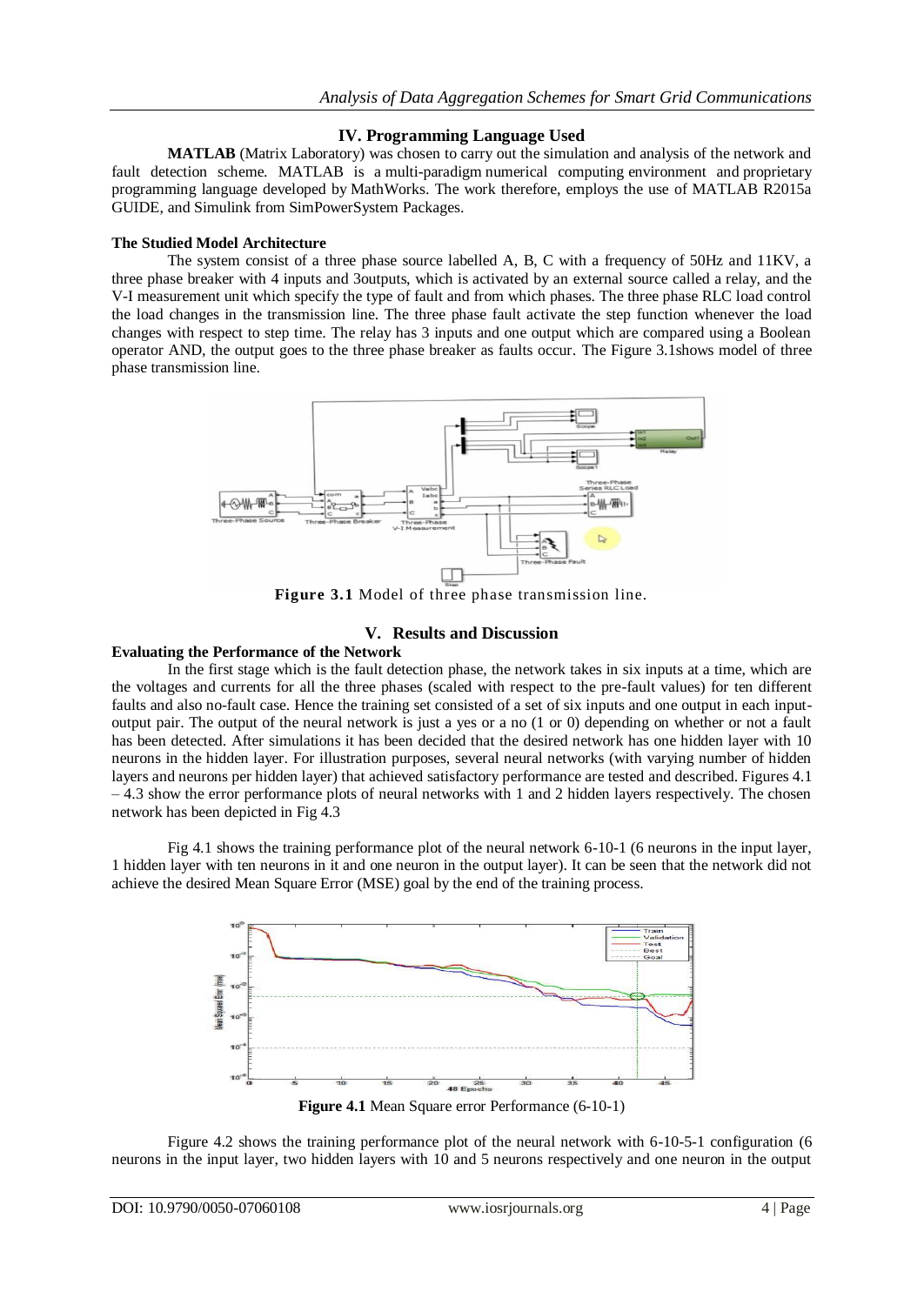layer). It is to be noted that the neural network could not achieve the MSE goal by the end of the training process.



**Figure 4.2** Mean-square error performance (6-10-5-1).

Figure 4.3 shows the training performance plot of the neural network with 6-10-5-3-1 configuration (6 neurons in the input layer, 3 hidden layers with 10, 5 and 3 neurons in them respectively and one neuron in the output layer).). It is to be noted that the neural network has achieved the MSE goal at Epoch 24 at the end of the training process.



**Figure 4.3** Mean-square error performance (6-10-5-3-1).

From the above training performance plots, it is to be noted that very satisfactory training performance has been achieved by the neural network with the 6-10-5-3-1 configuration (6 neurons in the input layer, 3 hidden layers with 10, 5 and 3 neurons in them respectively and one neuron in the output layer). The overall MSE of the trained neural network is way below the goal, and is 6.9776 e-5 at Epoch 37 at the end of the training process. Hence this has been chosen as the ideal ANN for the purpose of fault detection.

#### **Testing the Fault Detection Neural Network**

Once the neural network has been trained, its performance has been tested by plotting the best linear regression that relates the targets to the outputs as shown in Figure 4.4



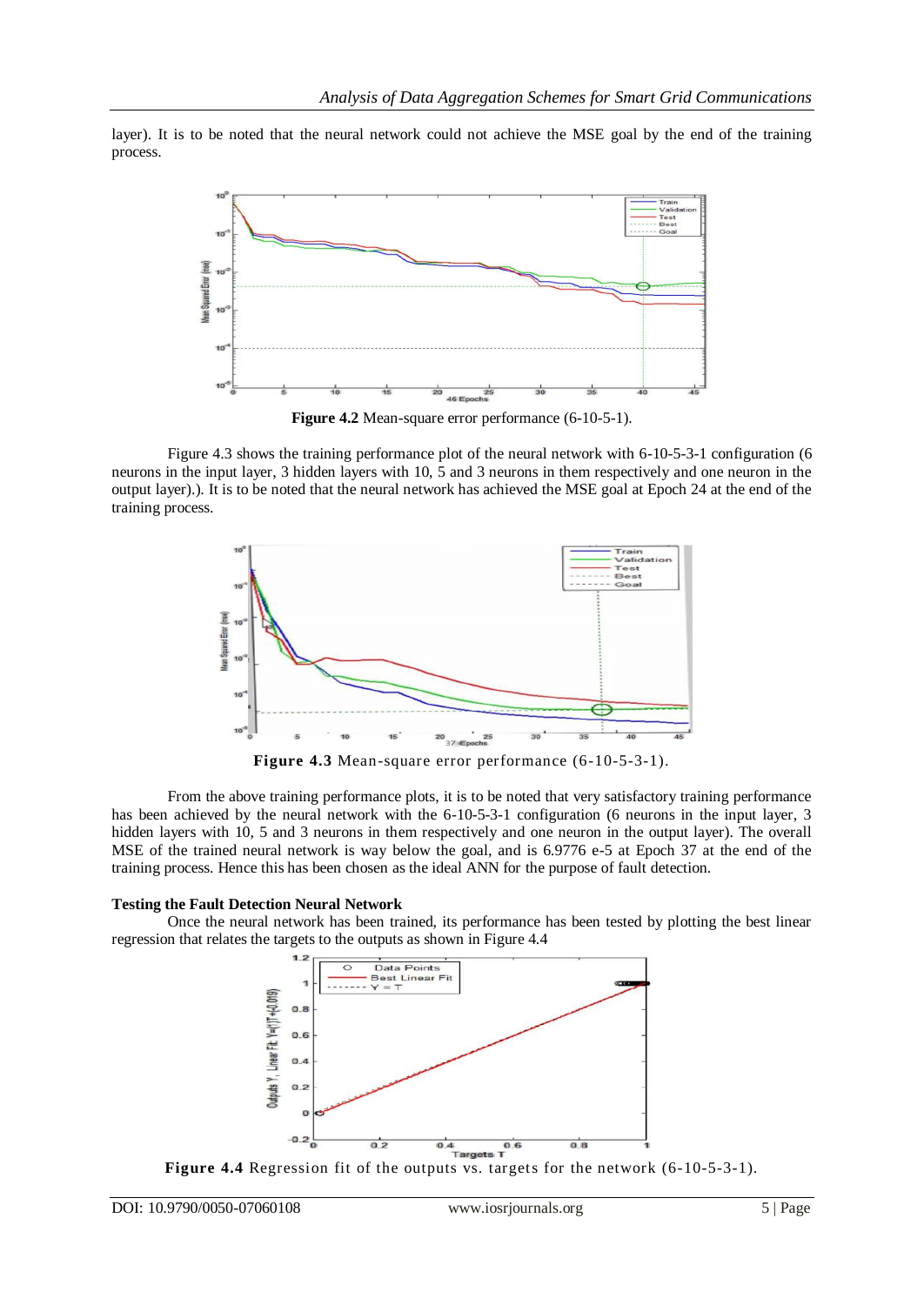The correlation coefficient (r) is a measure of how well the neural network's targets can track the variations in the outputs (0 being no correlation at all and 1 being complete correlation). The correlation coefficient in this case has been found to be 0.99967 in this case which indicates excellent correlation.

The structure of the chosen neural network for fault detection is shown in Fig 4.5 with the input layer, hidden layers and the output layer labelled. It is to be noted that there are 6 neurons in the input layer, 3 hidden layers with 10, 5 and 3 neurons in them respectively and one neuron in the output layer.



**Figure 4.5** the Chosen Fault Detection ANN with  $(6 - 10 - 5 - 3 - 1)$ 

## **Fault Location Neural Network**

This section talks about the design, development and the implementation of the neural network based fault locators for the various types of faults. This forms the third step in the entire process of fault location after the inception of the fault. The following subsections deal with the faults and their error performance.

For each of the three phases, faults have been simulated at every 2 Km on a 10 Km long transmission line. Along with the fault distance, the fault resistance has been varied as mentioned earlier for each of the three phases with each of the different fault resistances as 0.25, 0.5, 0.75, 1, 5, 10, 25 and 50 ohms respectively). In each of these cases, the voltage and current samples for all three phases (scaled with respect to their pre-fault values) are given as inputs to the neural network. The output of the neural network is the distance to the fault from terminal A as shown in the table below;

|                  |                         | % Error Vs. Fault Distance<br>Fault Resistance = 20 $\Omega$ |                           |           | % Error Vs. Fault Distance<br>Fault Resistance = 60 $\Omega$ |                           |           |
|------------------|-------------------------|--------------------------------------------------------------|---------------------------|-----------|--------------------------------------------------------------|---------------------------|-----------|
| Case             | <b>Fault Type</b>       | Fault<br><b>Resistance</b><br><b>Ω</b>                       | Fault<br>Location<br>(KM) | $%$ Error | Fault<br><b>Resistance</b><br>(Ω)                            | Fault<br>Location<br>(KM) | $%$ Error |
| $\mathbf{1}$ .   | A to Ground             | $\overline{5}$                                               | 5.49                      | 0.163     | 5                                                            | 6.56                      | 0.52      |
| $\overline{2}$ . | <b>B</b> to Ground      | $\overline{7}$                                               | 5.58                      | 0.287     | 7                                                            | 5.68                      | 0.34      |
| 3.               | C to Ground             | 10                                                           | 7.12                      | 0.121     | 10                                                           | 4.50                      | 1.70      |
| 4.               | A to B                  | 11                                                           | 7.30                      | 0.230     | 11                                                           | 5.15                      | 1.65      |
| 5.               | B to C                  | 12                                                           | 7.50                      | 0.311     | 12                                                           | 5.40                      | 1.60      |
| 6.               | C to A                  | 14                                                           | 8.20                      | 0.342     | 14                                                           | 6.20                      | 1.56      |
| 7.               | B<br>А.<br>to<br>Ground | 16                                                           | 9.10                      | 0.355     | 16                                                           | 8.50                      | 1.40      |
| 8.               | C<br>В.<br>to<br>Ground | 18                                                           | 9.50                      | 0.401     | 18                                                           | 9.20                      | 1.25      |
| 9.               | C<br>А.<br>to<br>Ground | 20                                                           | 10.00                     | 0.482     | 20                                                           | 9.50                      | 1.15      |

| Table 4.1 Percentage errors as a function of fault distance and fault resistance for Fault |  |  |  |  |  |  |  |  |
|--------------------------------------------------------------------------------------------|--|--|--|--|--|--|--|--|
| Location ANN.                                                                              |  |  |  |  |  |  |  |  |

Distance and Fault Resistance as two different cases have been considered (shown in adjacent columns), one with a fault resistance of 20 ohms and another with a fault resistance of 60 ohms. It is to be noted that the resistance of 20 ohms was used as a part of training data set and hence the average percentage error in fault location in this case is just 0.1646 %. The second case illustrates the same with a different fault resistance of 60 ohms which is relatively very high and is not a part of the training set. Hence, the performance of the neural network in this case illustrates its ability to generalize and react upon new data. It is to be noted that the average error in this case is just 0.878 % which is very satisfactory.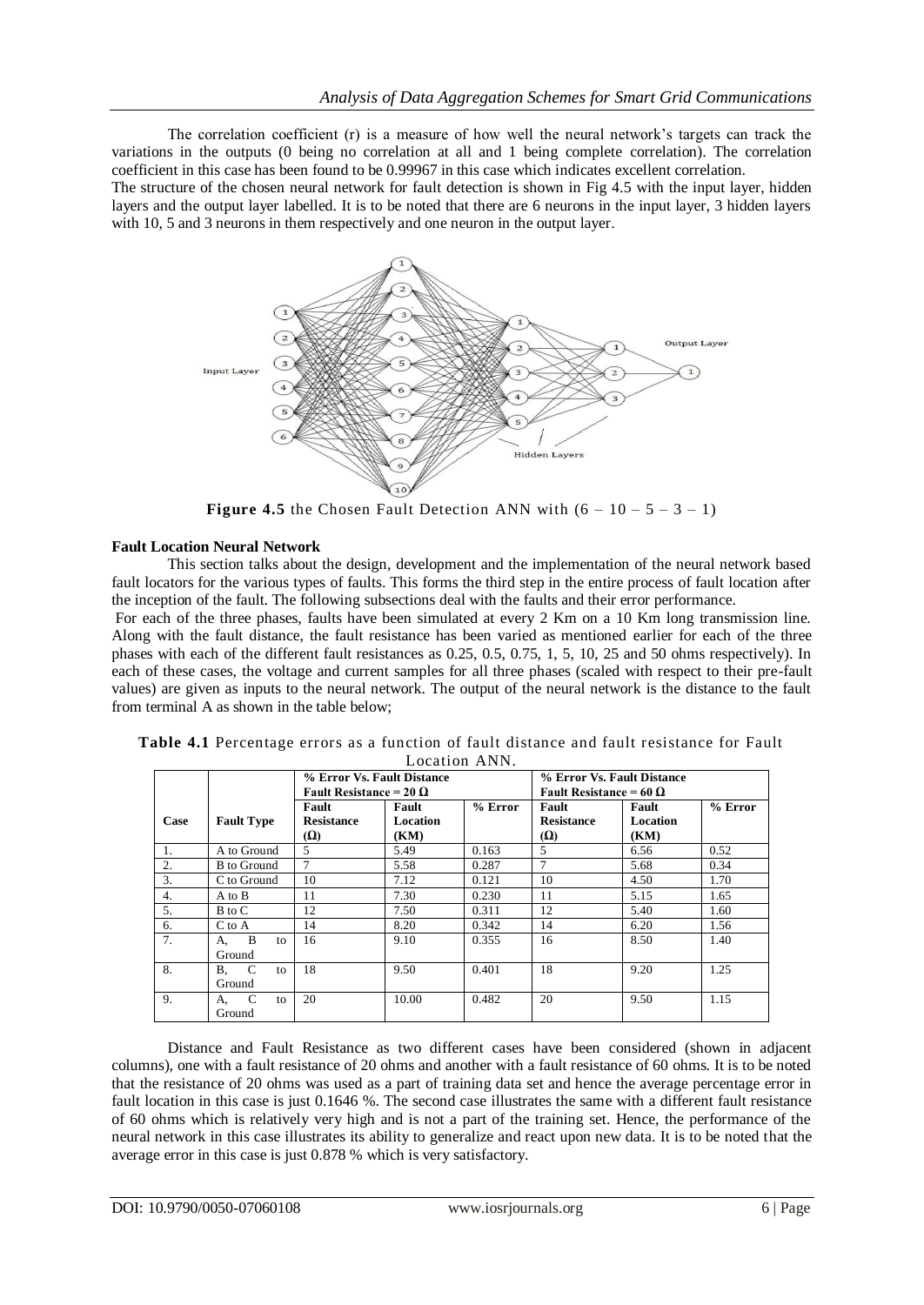The neural network that performed reasonably well was presented along with its respective error performance. The chosen neural network is shown with all its characteristics depicted in detail. The test performance plots are obtained by simulating various faults on different phases at varying locations and calculating the error in the output produced by the Neural Network

Fig 4.6 plots the best linear regression fit between the outputs and the targets of the neural network with 6 neurons in the input layer, 7 neurons in the hidden layer and 1 neuron in the output layer (6-7-1). The value of the correlation coefficient r in this case is found to be 0.99924 which is by far the best and the closest to one.



Figure4. 6 Regression fit of the outputs versus targets with  $(6-7-1)$ .

Fig 4.7 plots the mean-square error as a function of time during the learning process and it can be seen that the learning achieved the best MSE is about 0.0005056.



**Figure 4.7** Mean-square error performance of the network with (6-7-1).

Figure 4.8 shows the plot of fault location against the percentage error in locating the fault position along the transmission line. The plot indicates that the best fault locations with minimal errors are 2.7KM, 4.7KM and 4.2 KM respectively.



Fig 4.9 shows the structure of the chosen ANN with 6 neurons in the input layer, 7 neurons in the hidden layer and 1 neuron in the output layer (6-7-1).